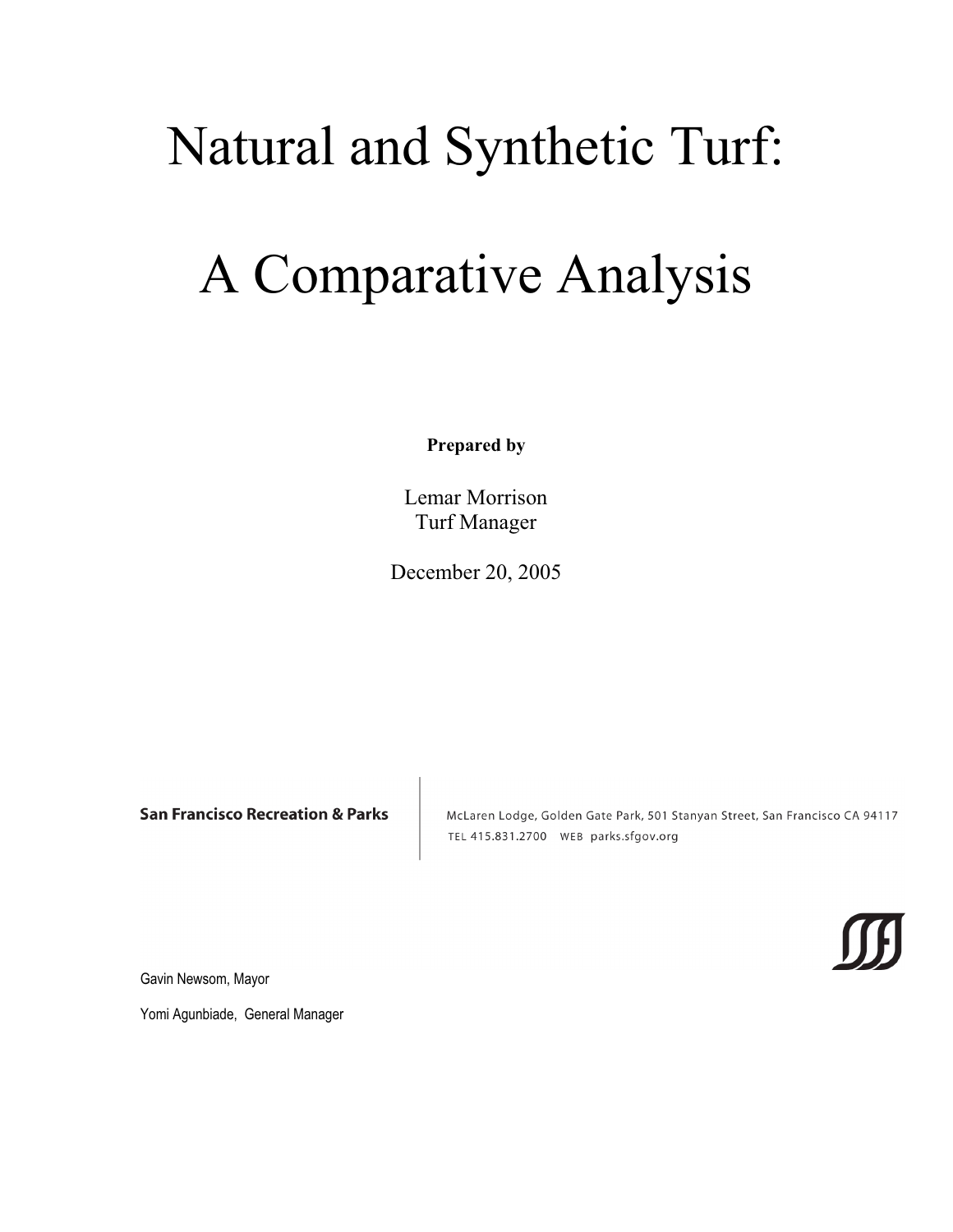# Artificial and Natural Turf: A Comparative Analysis

# **EXECUTIVE SUMMARY**

The San Francisco Recreation and Park Department is embarking on a program to increase the quality and the capacity of the athletic fields of San Francisco. , One element of this program is the building of several new soccer fields with the latest generation of synthetic turf.

The focus of this document is to compare the relative costs and benefits of synthetic and natural turf on soccer fields. The advantages of synthetic turf for soccer fields are well known and include the following: reduced maintenance costs, significant increases in playing time, and a superior playing surface. A thorough, balanced analysis comparing synthetic and natural will focus on these issues: their relative installation costs, the expected life span of the fields, their relative annual maintenance costs, their respective capacities for amount of play, their relative safety, and their relative impacts on the environment.

Synthetic fields require a large initial investment, but they also yield significant annual savings in maintenance costs. The cost of installing a synthetic turf soccer field is considerable. The price is about \$800,000 per pitch. The cost of installing a natural turf field varies, but a reasonable estimate is about \$260,000. The annual maintenance cost for a synthetic turf field is about \$6,000, while that for a natural turf field is about \$42,000. A synthetic field costs about \$540,000 more to install, but realizes savings of operating expenses of about \$36,000 per year.

Any calculation of when a synthetic field will have "paid for itself" must factor-in the increase (anywhere between 50% and 100%) in playable hours that synthetic fields facilitate. A 50% increase in playable hours would provide a recovery of initial costs in 10 years, while an increase of 100% would have costs recovered in 7 \_\_ years.

The life span of synthetic fields is somewhere between 10 and 15 years. When they do need to be "re-installed" at that time, the cost would about half of the initial cost because the foundation, base, and drainage system would be re-used.

In addition to increasing playable hours, synthetic soccer fields have several other benefits over natural turf fields. They provide a superior, flat, level playing surface. They are safer on which to play. And they promote several environmental benefits.

Clearly, the San Francisco Recreation and Park Department should continue to install more synthetic turf soccer fields. The citizens of San Francisco deserve more and better recreational opportunities of the sort these fields would provide.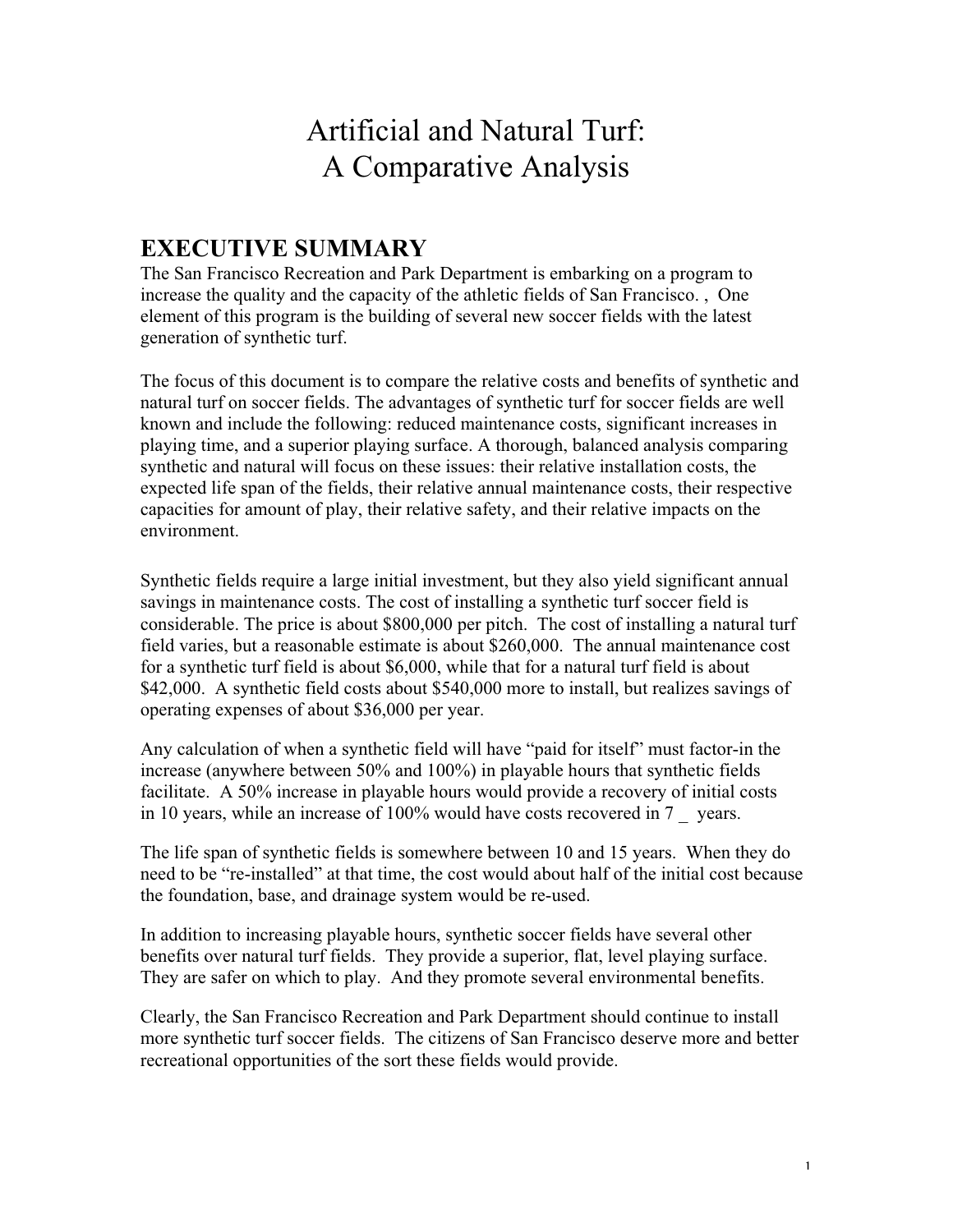# **BACKGROUND**

The San Francisco Recreation and Park Department is in the preliminary stages of embarking on a comprehensive program of increasing the quality and the capacity of the athletic fields of San Francisco. One way to do this is to construct soccer fields using synthetic turf. In 2003, the Department constructed two new soccer fields with the latest generation of synthetic turf. The preliminary results have been overwhelmingly positive and the Department has several proposals for more such projects.

This new type of synthetic turf has several advantages over natural turf:

- (1) The new synthetic fields have significantly reduced operating costs because they require much less labor and materials to maintain. Irrigating, fertilizing, and mowing, that are required on natural turf, are not necessary on synthetic turf.
- (2) The new synthetic fields increase by 50% to 100% the amount of play possible on fields. These new synthetic fields do not have to be shut down for periods of maintenance and rehabilitation and they rarely have to be closed because of rainy weather. Furthermore, unlike their natural turf counterparts, they do not require the imposition of a ceiling on the amount of play allowed in order to protect the quality of the field.
- (3) The new synthetic fields have a superior quality playing-surface. The flatness and uniformity of the new synthetic fields produces venues that provide better and safer recreational opportunities for soccer and other ground sports.

Given their advantages of superior playing surface, increased capacity for play, and reduced maintenance costs, it is understandable why there is a move toward the new synthetic turf for soccer fields. But because these new fields are expensive to install (approaching \$1 million per soccer pitch), budget constraints limit the number of such fields that may actually be built.

A comprehensive evaluation of the relative costs and benefits of having synthetic-turf soccer fields requires compiling more detailed information in several areas:

- $\Box$  The relative installation costs for building a new synthetic field vs. a natural-turf field
- $\Box$  The realistic life-span of new synthetic-turf soccer fields
- $\Box$  The relative annual costs of maintaining a synthetic field vs. a natural-turf field
- $\Box$  The amount of increased capacity for play possible with synthetic fields
- ∞ The relative safety benefits of synthetic field vs. a natural-turf field, and
- $\Box$  The relative environmental factors of synthetic vs. natural turf.

Such a comprehensive cost-benefit analysis will provide the basis for developing a realistic plan to plan to build more synthetic soccer fields at SFRPD facilities. The purpose of this document is to outline some of the relative costs and benefits of natural and synthetic turf on soccer fields.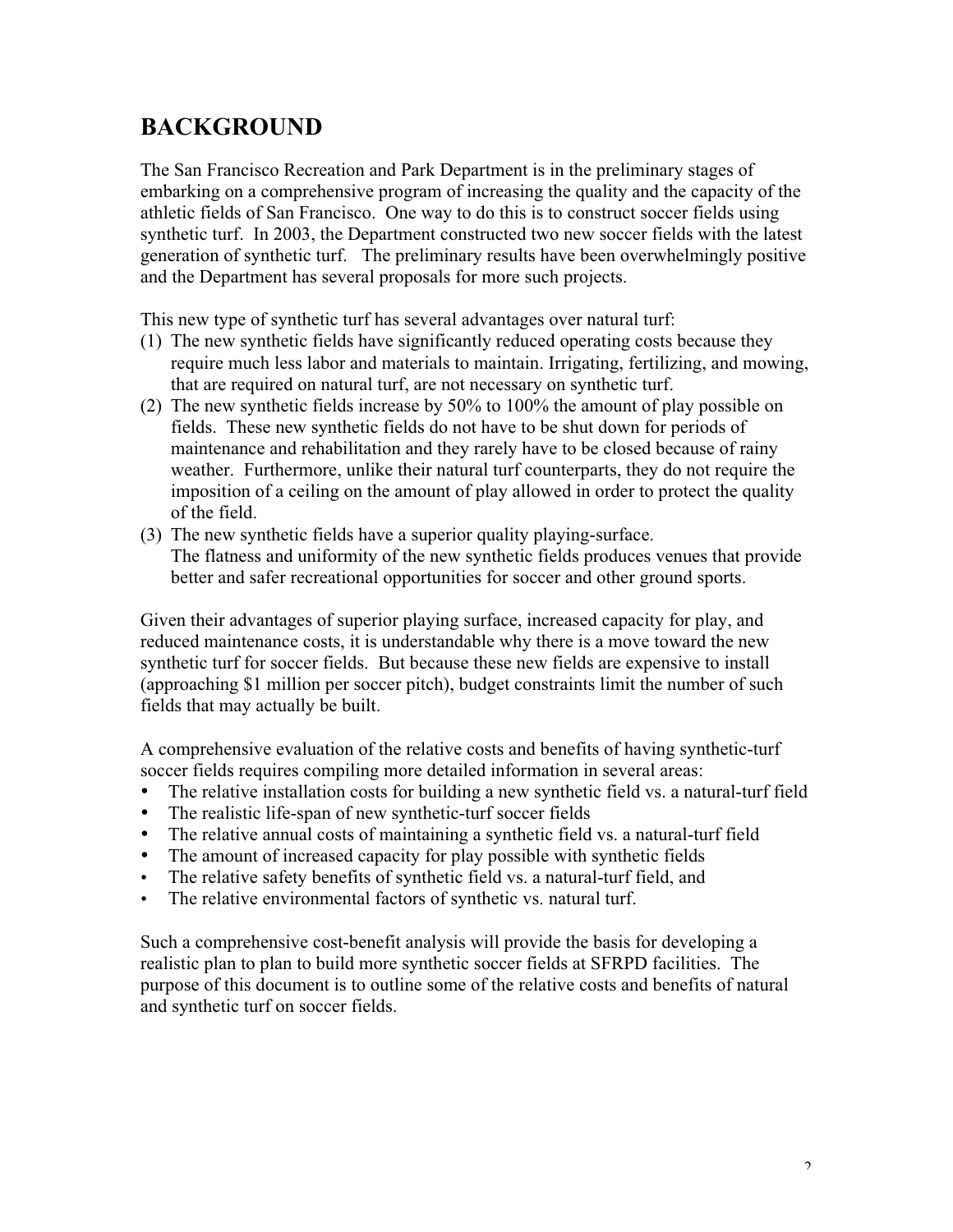# **INTRODUCTION**

Throughout this document, there are repeated references to "synthetic turf fields". In all cases this refers to the newest generation of such products. It by no means refers to material like the original synthetic turf, AstroTurf. Whereas AstroTurf was hard and abrasive, the newest material is soft and spongy. The newest generation of synthetic turf places a fine-textured canopy of polyethylene fibers (the synthetic blades of grass) over a base of well-drained aggregate. The fibers are then top-dressed with a layer of small granules of crushed rubber, or a combination of crushed rubber and sand. There are a number of distinct proprietary brands of new synthetic turf on the market: Sprinturf, SmartGrass, Sporturf, and others. However, the name brand of the industry leader for this new type of synthetic grass is Field Turf. Field Turf has a longer track record and has been installed in more locations than any of its competitors. In fact, in some circles, the term "Field Turf" has come to be used as a nickname for this whole new generation of synthetic turf. This document will avoid reference to any of these proprietary brands and will instead use the generic term "synthetic turf" to refer to this newest generation of material.

# **INSTALLATION COSTS**

## **Key Variables for Natural Turf Installations**

Any fair cost comparison for installing a synthetic field and a natural field must take into account several key variables of a natural-turf field: (1) type of field preparation, (2) type of drainage system, (3) the nature of irrigation system work and (4) size of field.

### *(1) Field Preparation Type*

Natural field installations are done using one of these distinct models of field preparation:

- $\Box$  "Native Soil" the existing soil is roto-tilled and graded. This model is cheaper to install, but ultimately suffers from poor drainage and compaction and consequently less play, more damage, and reduced turf vigor.
- $\Box$  "Sand-Based" a 10" to 12" layer of sand with drainage system is installed over the native soil. Sand-based fields can be played on sooner after it rains, but they do not wear as well as soil-based natural fields.
- □ "Native Soil with Amendments" -- the native soil is roto-tilled, amendments (such as organic matter or other material) are added, the area is roto-tilled again, and then graded. This type of renovation is a reasonable compromise: the soil drains better than the "Native Soil" Model (although not as well as a sand –based field) and wears better than a sand-based field.

To summarize, the Native Soil Field has poor drainage and quickly becomes compacted, while the Sand-based Field doesn't wear as well as the Amended Soil Field.

Consequently, for the purposes of this comparison, we are specifying that the natural field renovation in our comparison be the "Native Soil with Amendments" Model.

#### *(2) Drainage System*

Most of the athletic fields in San Francisco are built on heavy, clay soil. Most have very poor drainage, have not been amended in any thorough and systematic way, and have no sub-surface drainage systems. Any serious natural-turf field construction or renovation in San Francisco should include a sub-surface drainage system, in order to maximize the amount and quality of field play.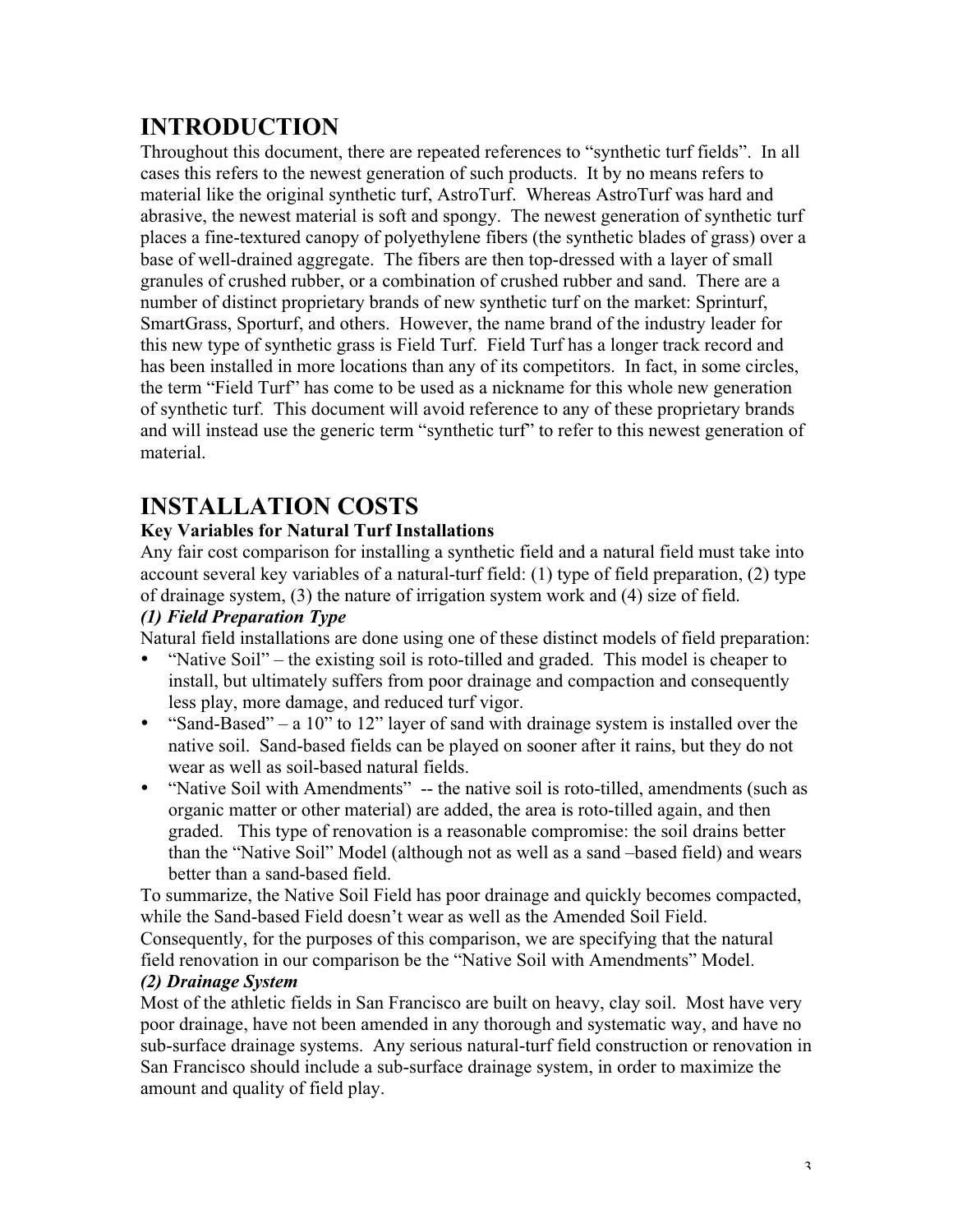## *(3) Irrigation System*

Many of the irrigation systems on our athletic fields are over fifty years old and do not provide for the uniform, thorough irrigation of our athletic fields. Almost all need at least some modification, some need extensive rehabilitation, and some need complete replacement. Our comparison includes calculations for each of these levels of irrigation work.

## *(4) Size of Field*

The focus of our inquiry is on construction of soccer fields. The standard size of SFRPD soccer fields is 200' x 300' = 60,000. A full-size regulation field is 330' x 210' = 69,300 sq. ft. A serious natural-field construction must include a reasonable perimeter and an area for "moving the field" (to minimize wearing out the middle and the goal mouths). Consequently, a reasonable size for an area to contain a natural-turf soccer field is about  $360'$  x  $250'$  = 90,000 sq. ft.

#### **(5) Adding Amendments**

To be effective, amendments of organic matter and sand should be applied at a rate of at least four inches over the entire surface and then incorporated uniformly by roto-tiling. Four inches thick translates to over 1100 cu. yds.

#### **(6)** *Sod vs. Seed*

The most durable grass for soccer fields in San Francisco is hybrid Bermuda grass. Hybrid Bermuda cannot be grown from seed, but is available in sod (produced from stolons). Accordingly, our natural turf construction model assumes sod installation.

## **Natural Turf Installation Costs**

# **TASKS Irrigation Model Irrigation Modification Irrigation Rehab. Irrigation Installation (Minor Irrigation Work) (Significant Irrigation Work) (New Irrigation)** Planning  $$20 \text{ k}$   $$20 \text{ k}$   $$20 \text{ k}$   $$20 \text{ k}$   $$20 \text{ k}$ Excavation  $$20 \text{ k}$   $$20 \text{ k}$   $$20 \text{ k}$   $$20 \text{ k}$   $$20 \text{ k}$ Amending  $$80 \text{ k}$   $$80 \text{ k}$   $$80 \text{ k}$   $$80 \text{ k}$   $$80 \text{ k}$ Drainage  $$40 \text{ k}$   $$40 \text{ k}$   $$40 \text{ k}$   $$40 \text{ k}$   $$40 \text{ k}$ Irrigation  $$10 \text{ k}$   $$50 \text{ k}$   $$90 \text{ k}$ Grading  $$10 k$   $$10 k$   $$10 k$   $$10 k$   $$10 k$ Sod Installation \$40 k \$40 k \$40 k **TOTALS \$220 k \$260 k \$300 k**

## **Summary of Costs for Building a Natural Turf Athletic Field**

In summary, the costs for building a good natural turf athletic field is somewhere between \$220,000 and \$300,000, depending primarily whether it is an upgrade of an existing field or new construction. The average construction cost is about \$260,000 for a natural-turf field.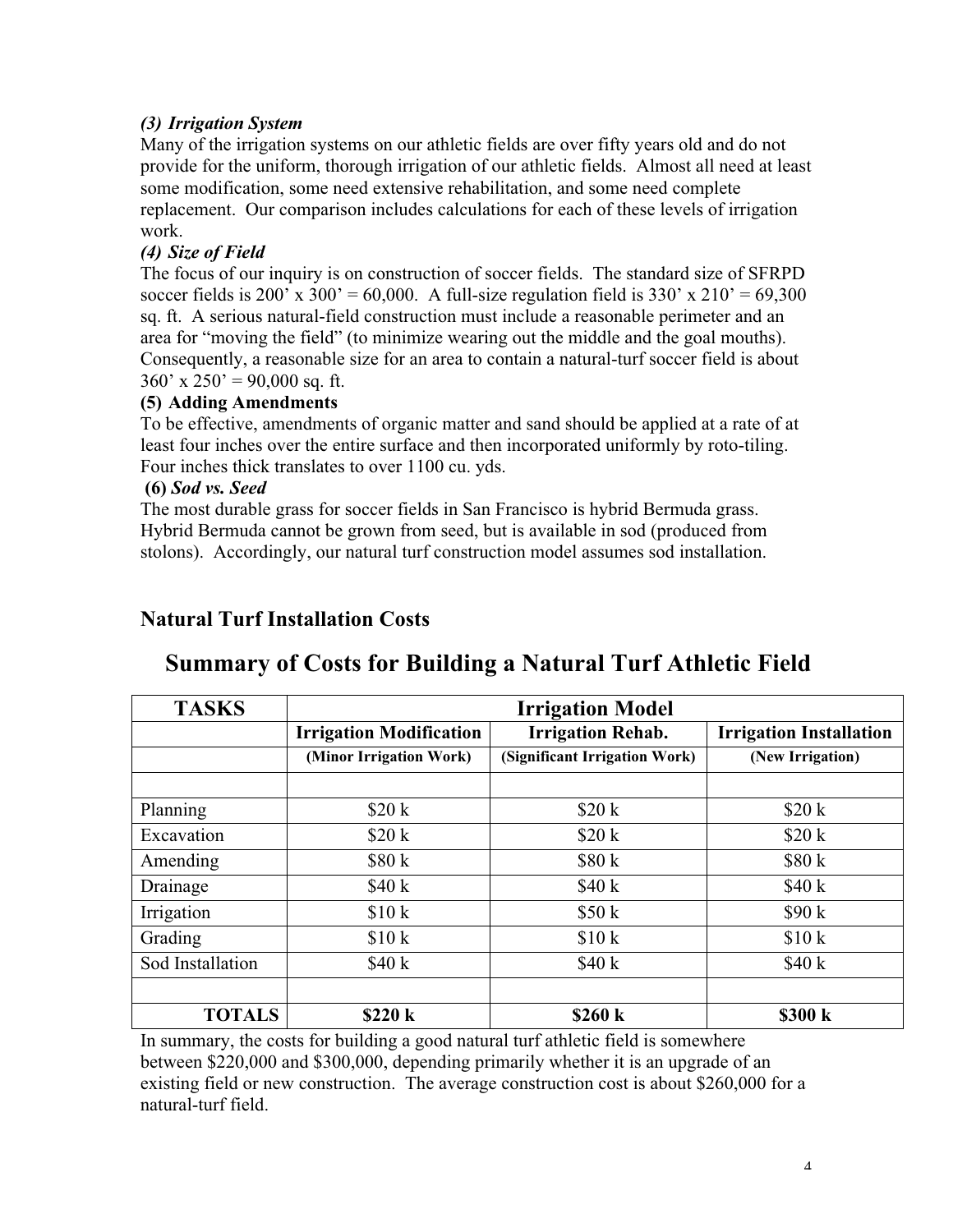## **Synthetic Turf Installation Costs**

A synthetic field installation includes installation of the sub-surface drainage system, the rock-and-gravel foundation, the carpet of synthetic fibers, and the in-fill of crushed rubber or crushed rubber and sand. A synthetic soccer field needn't be constructed over as an area as big as a natural turf one, because it doesn't have to be moved. It need only be about 350' x 230' or about 80,000 sq. ft.

The total cost for synthetic turf, properly installed, is about \$10/sq.ft, or roughly \$800,000. This indeed is roughly what the Department paid for each of the synthetic soccer fields (at Franklin Sq. and at Youngblood Coleman Plgd.).

# **Maintenance Costs**

## **Natural Turf Maintenance**

There is a range of costs for maintaining a natural-turf field, depending on the amount of play, the condition of the field, the staffing level, etc. A reasonable estimate for Gardener labor costs is about 1/3 Full Time Equivalent, or about \$20,000 including fringes and overhead. Gardener tasks include litter removal, irrigating, fertilizing, mowing, aerating, over-seeding, filling holes, and conducting safety-inspections. The Heavy Equipment Operation provides truck drivers to deliver soil and sand and to drive the big, "gang mowers" and provides operating engineers to load bulk materials and to roto-till and topdress, all at an average annual cost of \$4,000 per pitch. The Field Marking Crew paints each soccer pitch at least 20 times a year for an annual cost of \$3,000. The average annualized cost for plumbers to repair, modify, and overhaul irrigation systems is \$2,000. Materials and supplies needed for each field include water, fertilizer, seed, sand, soil, sod, and paint, totaling about \$10,000 annually. The annualized cost of equipment, primarily trucksters and mowers, is about \$3000.

| <b>Expense Items</b>         | <b>Expenses</b> | <b>Total Costs</b> |  |
|------------------------------|-----------------|--------------------|--|
| Gardener Labor               | \$20,000        |                    |  |
| Heavy Equipment Labor        | \$4,000         |                    |  |
| <b>Field Marking Labor</b>   | \$3,000         |                    |  |
| Plumber Labor                | \$2,000         |                    |  |
| Labor Total                  | \$29,000        | \$29,000           |  |
| Material and Supplies Total  | \$10,000        | \$10,000           |  |
| Equipment (Annualized) Total | \$3,000         | \$3,000            |  |
| <b>Grand TOTAL</b>           |                 | \$42,000           |  |

#### **Annual Maintenance Costs for Natural-Turf Soccer Field**

The total maintenance cost for a natural-turf soccer field is about \$42,000.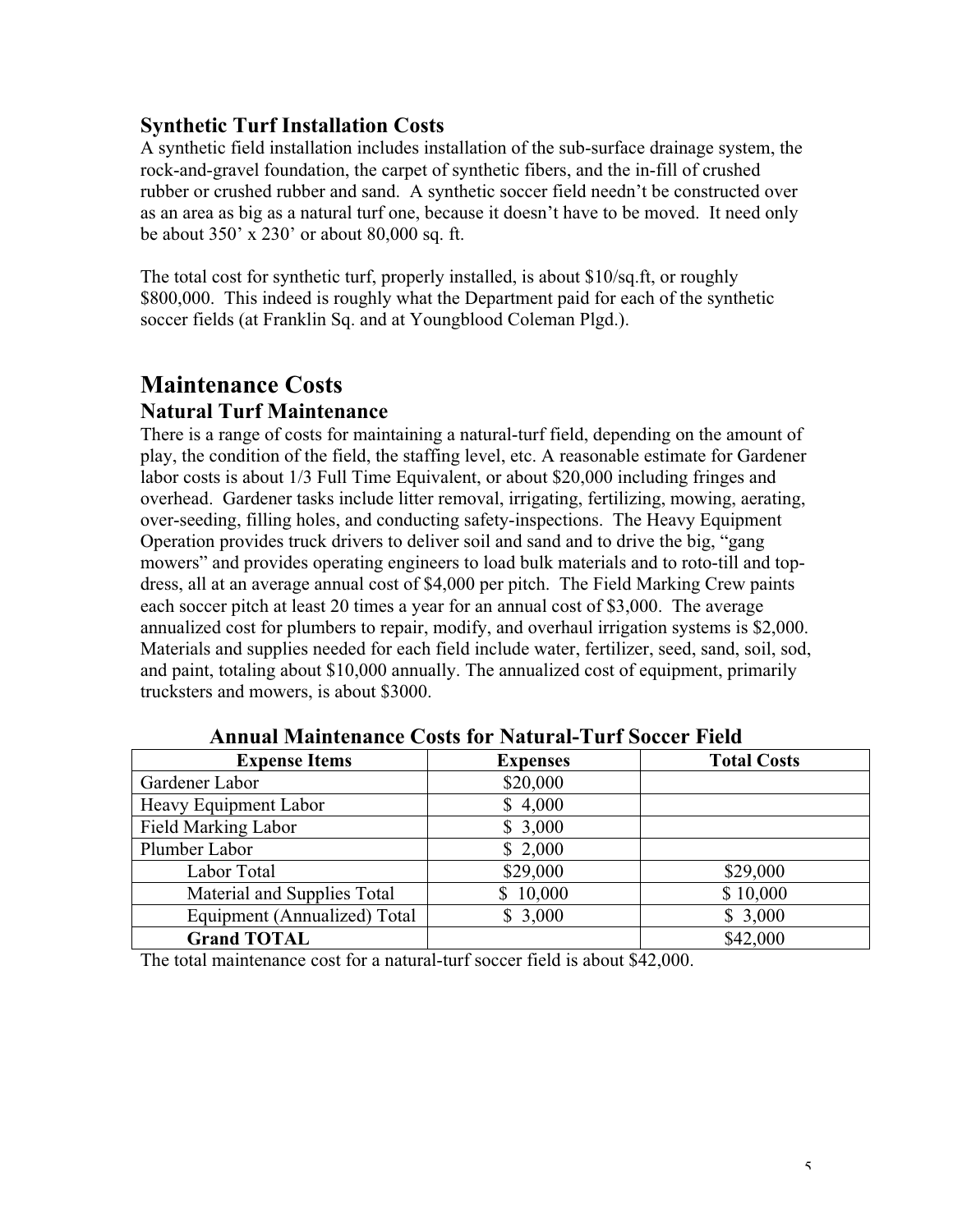## **Synthetic Turf Maintenance Costs**

The new synthetic fields have significantly reduced operating costs because they require much less labor and materials to maintain. A number of operations, such as irrigating, fertilizing, field marking, and mowing, that are required on natural turf, are not necessary on synthetic turf. The regular gardener maintenance (1/15 FTE) tasks that are required include removing litter, inspecting the field, grooming the synthetic turf with a towbehind sweeper, and occasionally adjusting the grade by adding the "synthetic soil" to low spots.

| Annual Maintenance Costs for Synthetic-Turi Soccer Field |                    |  |
|----------------------------------------------------------|--------------------|--|
| <b>Expense Items</b>                                     | <b>Total Costs</b> |  |
| Gardener Labor                                           | \$4000             |  |
| Repairs and Materials, as needed                         | \$2000             |  |
| <b>TOTAL</b>                                             | \$6000             |  |

**Annual Maintenance Costs for Synthetic-Turf Soccer Field**

The total maintenance cost for a synthetic-turf soccer field is about \$6,000.

| SUMMALY VI FIERR COSIS |                                        |                                         |  |
|------------------------|----------------------------------------|-----------------------------------------|--|
| <b>Type of Turf</b>    | <b>Installation Costs</b>              | <b>Annual Maintenance Costs</b>         |  |
|                        |                                        |                                         |  |
| Natural                | \$260,000                              | \$42,000                                |  |
| Synthetic              | \$800,000                              | \$6,000                                 |  |
| Difference             | \$540,000 more initially for synthetic | \$36,000 more annually for natural turf |  |

**Summary of Field Costs**

Synthetic fields require a large initial investment, but they also yield significant annual savings in maintenance costs. Based only on the figures above and **thinking only of the number of fields** it would be about 15 years before the total costs (installation costs plus the cumulative maintenance costs) of the natural turf field would begin to exceed those of synthetic turf. However, this is somewhat misleading because it doesn't take into account that **synthetic fields virtually double the events (whether practice sessions or game) that can be staged on the field annually.**

## **Number of Hours of Play**

Synthetic fields virtually double the number of hours a field can be used. They don't require a two-month rehabilitation closure or a one-day-a-week maintenance closure. With lights, events can go from 8 A.M. until 10 P.M. And synthetic fields are open many more days in rainy weather than their natural-field counterparts. Consequently, approximately twice as many events can be held on a synthetic field. **Cost per field event held is a much better indicator of relative value than just cost per field. Factoring this doubling of field events into the equation, in effect, cuts in half the time necessary to reach the break-even point. In short, because of the dramatic increase in playable hours, synthetic fields pay for themselves in eight to ten years!**